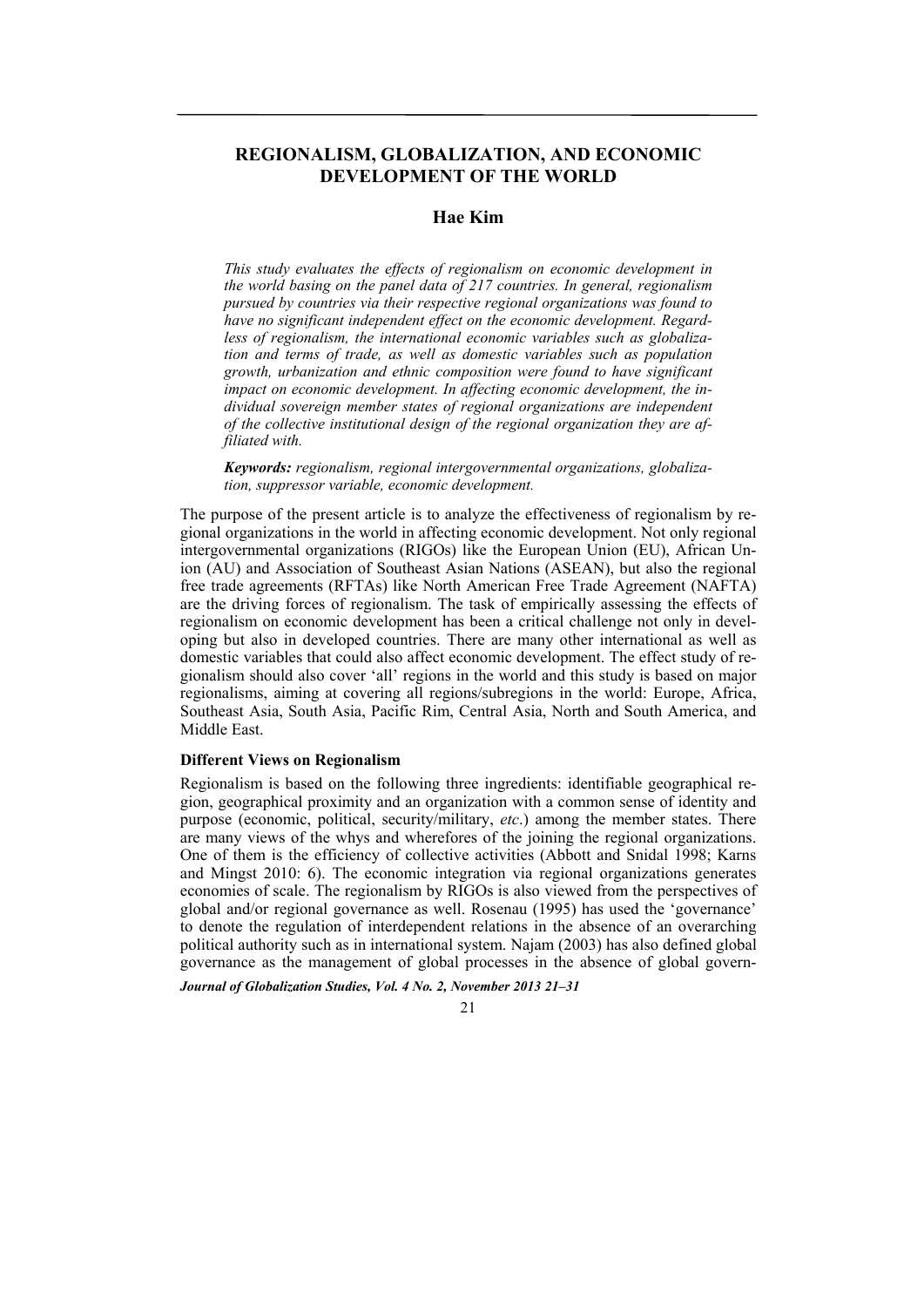22 *Journal of Globalization Studies 2013 • November* 

ment. According to Weiss (2000), global governance refers to concrete cooperative problem-solving arrangements. The governance undertaken by international organizations (IOs), global or regional, over the member states is to deal with many global and regional issues, which are related to economic development, among others. If the member states wish to benefit from regionalism, they must align with the principles, norms, and rules of the IOs. According to the constructivism, IOs serve as agents of social construction and they can construct a social world in which international cooperation and interaction take place. That is, global governance is possible via international cooperation and interaction, which shape identities and interests of member states as argued by the constructivism (Finnemore and Sikkink 2001).

# **International Economic Variables and Economic Development**

Regionalism is not the only determinant of economic development. Many other international economic variables could also affect economic development. Globalization is one of them.<sup>1</sup> There have been pros and cons of the role of globalization in enhancing economic growth and/or quality of life*.* Stiglitz (2003) was critical of globalization, as it has deepened global inequality between the haves and have-nots, especially in the less developed countries. Goklany (2007) argued for a positive effect of economic globalization based on free trade, and demonstrated that the free trade helped to enhance the human well-being. Foreign direct investment (FDI), a cross-border investment, is undeniably an important ingredient of economic globalization. Multinational corporations (MNCs) are international 'carriers' of the FDI. The role of MNCs in economic development in host countries, developing or developed, has nevertheless been controversial (Nunnenkamp and Spatz 2003).

Terms of trade, favorable or unfavorable, could also affect economic development. It is not necessarily the 'quantity' but the 'quality' ('terms') of trade that affects economic development. Unfavorable terms of trade will result in a negative or low economic growth particularly in developing countries, as they rely on the export of a single or a few primary commodities (Chow 1987; Appleyard *et al*. 2006: 214–215 and 416– 417). External (foreign) debt sustainability, strong or weak, is assumed to affect economic development as well. The debt sustainability is an essential condition for economic development (Loser 2004).

# **Domestic Variables and Economic Development: Politics, Defense Spending, Ethnic-Demographic Conditions**

Russet (2005) found that democracies are considered efficient in generating wealth and economic growth, which also lessen the frequency of internal conflicts. The authoritarian political systems turn out to be more conflict-ridden than democratic counterparts and they lower the quality of life. The authoritarian political systems are unable to effectively manage external debt and foreign assistance as well. Many developing countries have implemented liberal economic reforms in recent decades. They have been successful in economic growth (*e.g.*, Chile, Brazil, *etc*.), yet there are still many other developing countries that remain poor and have not experienced any significant economic growth. While political liberalizations and reforms, with minimal corruption, are required for sustainable economic growth, China and Singapore, for example, with their respective 'authoritarian capitalism' have documented a rapid economic growth without undertaking significant political liberalization. South Korea was able to rapidly develop in the 1970s and 80s while its political system still remained authoritarian.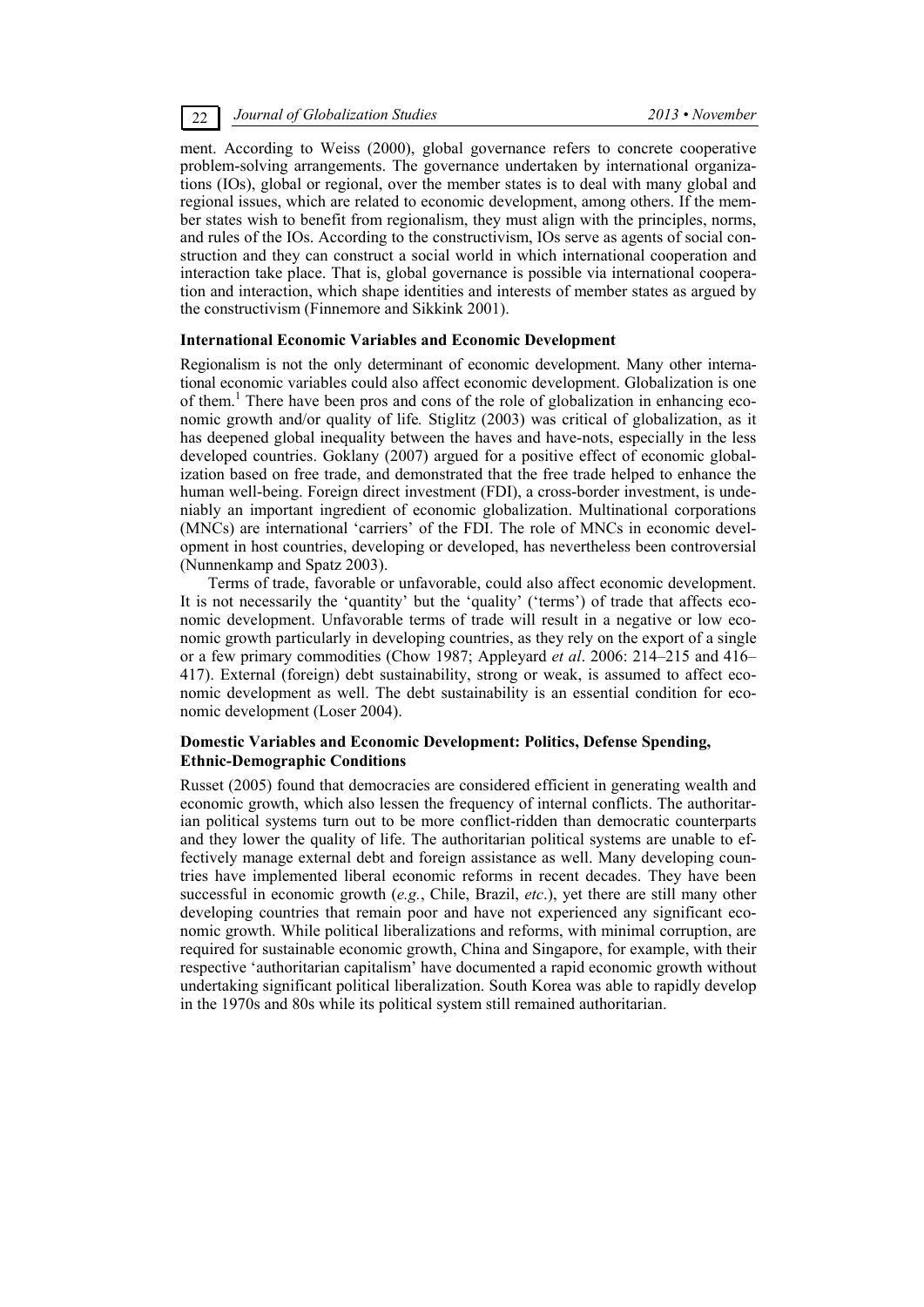When inequality of income distribution is related to ethnicity, gender, or geographic region, Clemens (2007) argues that a stronger role for the state (*i.e.,* authoritarian political system) is advantageous for equal distribution of income, and the most vulnerable members of societies can be safeguarded by the role of stronger authoritarian government. Stiglitz (2003) argues that policies emanating from the Washington Consensus produce disappointing result as they are anchored in a free-market dogma, which ignores the unique socio-cultural contexts of countries where they are applied. The G20 group of governments agreed in 2010 on a 'new' Seoul Development Consensus. In contrast with the 'older' Washington Consensus, the Seoul Consensus allows a larger role for state intervention. Rather than seeking to impose a uniform top-down solution, the Seoul Consensus postulates that solutions should be tailored to the requirements of individual developing countries.<sup>2</sup>

A huge military spending disproportionate to the economic capacity is siphoning off the resources, which otherwise could have been used for economic growth and improvement of the quality of life (Sivard 1991). Some found the interaction between the defense spending and economic growth. Benoit (1978), basing on data on the 44 developing countries, argued that there is a positive correlation between military expenditures and economic growth over the period from 1950 to 1965. Klare (1987) demonstrates that every additional dollar spent on defense in developing countries reduces domestic investment by 25 cents and agricultural output by 20 cents. Their findings supporting the trade-offs were based on the Cold War period. Defense spending was still found to have a significant effect on the level of quality of life during the post-Cold war era. Countries with greater defense burden retain a lower quality of life regardless of population growth, urbanization and ethnic diversity (Kim 1996). Ethnic heterogeneity has been impeding the enhancement of quality of life (Collier 1999; 2007). Empirical evidences have shown that demographic variables such as ethnic composition (Alesina *et al.* 2003), urbanization (Todaro and Stephen 2009: 320–359) and population growth (McNicoll 1995) have significant effects on quality of life. What affects economic development is not only domestic but also international. In our study we will employ 'multiple' variables, domestic and international, including the regionalism. In order to identify an independent (*i.e*., a 'pure') effect of regionalism on economic development, all other international and domestic variables assumed to affect economic development will be also controlled.

#### **Methodology**

#### *Dependent Variable: Economic Development*

Economic development was treated as dependent variable. Economic development incorporates not only economic growth (quantitative) but also standard of living (qualitative). PPP (Purchasing Power Parity) indicates the real GDP using a common set of international prices for all goods and services and provides more accurate comparisons of both economic growth and standard of living. Per Capita PPP was used to measure the economic development.

#### *Independent Variable: Regionalism*

The regionalism is based on the membership of each country with a regional intergovernmental organization or regional free trade agreements. The regionalism is measured by the affiliation of countries with each of the 14 regional intergovernmental organizations (RIGOs) or regional free trade agreements (RFTAs) selected. The affiliated countries are coded as 1, while others (non-affiliated) as 0. The regionalism is treated as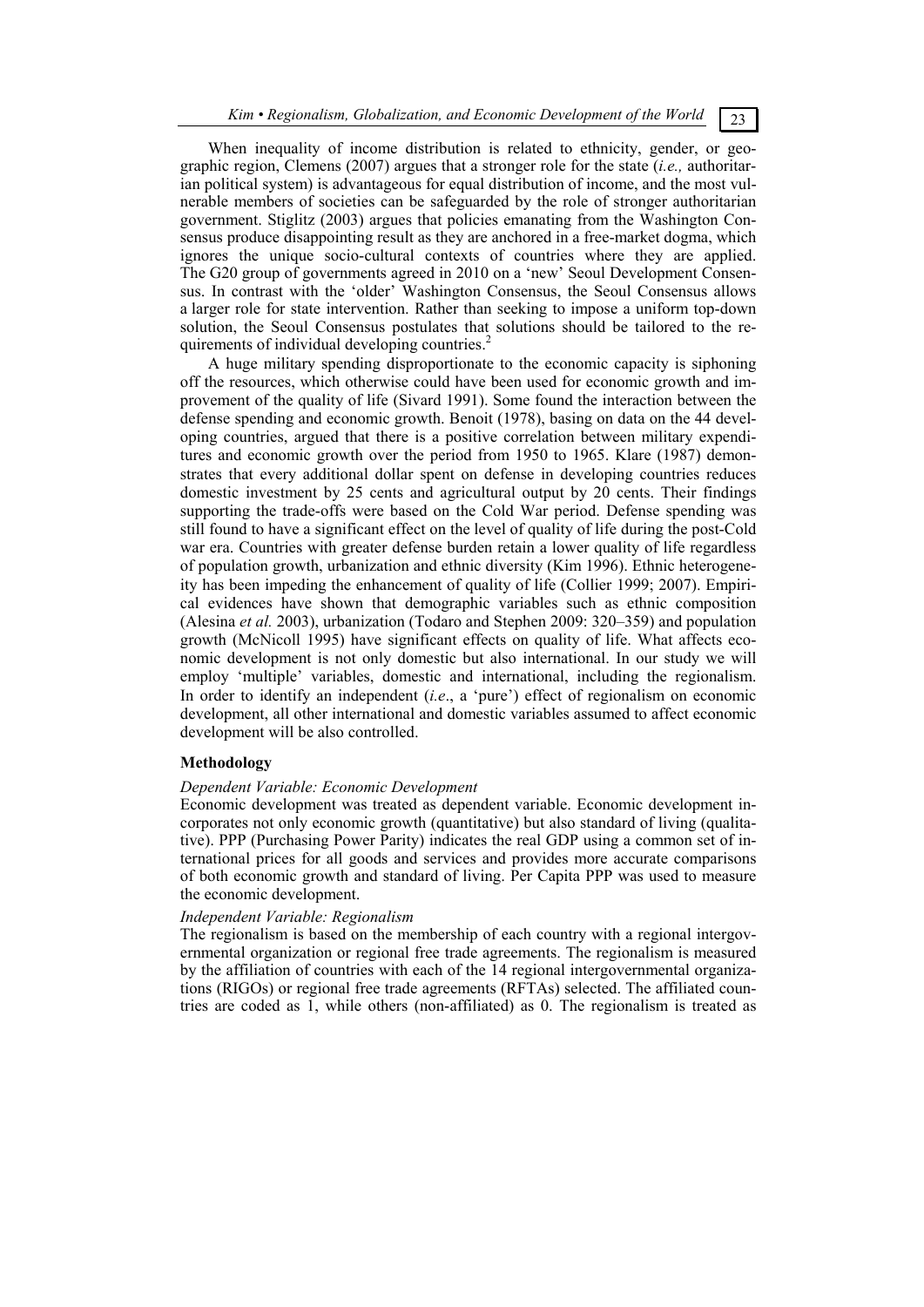a dummy variable. The major RIGOs and RFTAs, along with their respective regions, are as follows:

 ANDEAN (Andean Community of Nations: 4 countries) / South American region;

APEC (Asia-Pacific Economic Co-operation: 21 countries) / Asia-Pacific region;

 ASEAN (Association of Southeast Asian Nations: 10 countries) / Southeast Asian Region;

 AU (African Union: 54 countries) / African region (note: South Sudan became the African Union's  $54<sup>th</sup>$  Member on July 28, 2011 and the new country's data was not included in this analysis);

• CARICOM (Caribbean Community: 15 countries and dependencies);

ECOWAS (Economic Community of West African States: 5 countries);

EU (European Union: 27 countries) / European region;

• LAS (League of Arab States: 22 countries) / Arab region (Middle East);

• MERCOSUR (Common Southern Market: 4 countries):

• NAFTA (North America Free Trade Agreement: 3 countries) / North American region;

• OAS (Organization of American States: 35 countries);

 PC (The Secretariat of the Pacific Community or Pacific Community: 22 countries and territories);

• SAARC (The South Asian Association for Regional Cooperation: 8 countries) / South Asian region;

SCO (Shanghai Cooperation Organization: 6 countries) / Central Asian region.

#### *Control Variables*

Both international economic variables and domestic variables were treated as control variables: globalization, terms of trade and external (foreign) debt sustainability are selected as international economic variables, while ethnic homogeneity, population growth, urbanization, types of political system and military expenses as domestic variables. Each of the eight control variables is also operationalized (measured) as follows:

• Globalization: it is based on the KOF Index of Globalization, which measures the three ('plural') dimensions of globalization: economic, social, and political (see Note 1 for the detailed measures of globalization).

 Terms of trade: the measure is based on the index of the price of a country's exports (benefits) in terms of its imports (costs).

 Debt sustainability: it is measured by per capita amount of external (foreign) debt divided by per capita amount of export. The large ratio means a weak sustainability, while the low ratio means a strong sustainability.

 Ethnic homogeneity: it is measured by percentage of the dominant ethnic-racial groups within each nation.

 Urbanization: the measure is based on urban-rural dichotomy; 'urban' refers to a group of allegedly nonagricultural pursuits while 'rural' to agriculturally oriented employment.

• Population growth: the natural increase per  $1,000$  of the population, based on the difference between birth and death rates of respective population.

 Types of political system: countries are classified as 'not free', 'partly free', and 'free' in terms of the degree of political freedom represented by both political rights and civil liberties. Countries with 'not free' were coded as 1 (highly authoritarian), 'partly free' as 2 (authoritarian), and 'free' as 3 (democratic).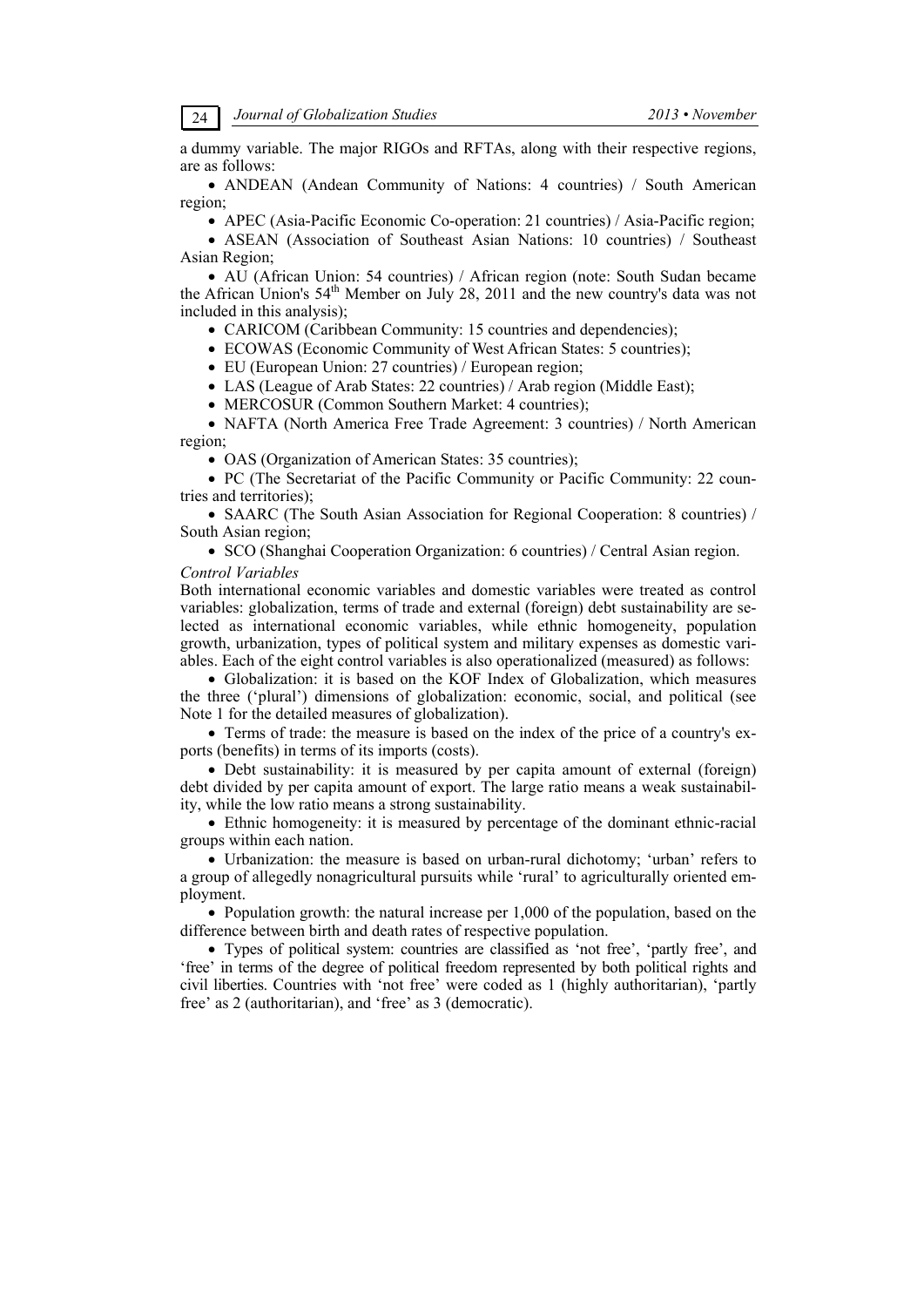Military expenditure: the measure is based on military expenditure as a percentage of GDP.

The data on two hundred and seventeen (217) countries are used in this analysis. The data cover the period from 2005 to 2011 depending on their availability for each and every of the countries. This study, for that matter, is not amenable to a time-series analysis but to a cross-national comparative analysis. A multiple regression analysis is used. The multiple regressions will test whether the regionalism affects economic development regardless of other international economic and domestic variables.

## **Results**

*Table 1* 

|                              | $\Xi$    | $\overline{A}$ U | NAFTA | <b>APEC</b> | SAARC       | SCO     | LAS     | <b>ANDEAN</b> | <b>ASEAN</b> | ECOWAS  |
|------------------------------|----------|------------------|-------|-------------|-------------|---------|---------|---------------|--------------|---------|
| Economic<br>Develop-<br>ment | .366     | $-.549$          | .122  | .181        | $-.135$     | $-.058$ | $-.003$ | $-.005$       | $-.041$      | $-.343$ |
|                              | MERCOSUR | <b>ANDEAN</b>    | OAS   | CARICOM     | $_{\rm PC}$ |         |         |               |              |         |
| Economic<br>Develop-<br>ment | .021     | $-.005$          | .094  | .068        | $-.087$     |         |         |               |              |         |

#### **Multiple regression: Regionalism ALONE and economic development (per capita PPP)**

*Note*: Standardized regression coefficients (beta) are presented and the underlined ones are significant at .05 level. All variables are log-transformed.

*Source:* Data from CIA, *World Factbook* (2007, 2008, 2009, 2010, 2011); Encyclopedia Britannica, Inc., *The Nations of the World / Britannica Book of the Year* (2007, 2008, 2009, 2010, 2011, Chicago: Encyclopedia Britannica); *Index* 2011 (URL: http://en.wikipedia.org/ wiki/Quality-of-life\_index).

Table 1 presents the regression analysis, which assesses the effect of regionalism on economic development. The Table (Regionalism ALONE) aims at assessing how regionalism 'alone' affects economic development. The finding demonstrates different effect of regionalism on economic development: positive, negative and no effects. Out of the 14 regionalisms, six (6) regionalisms such as EU, NAFTA, AU, APEC, SAARC and ECOWAS were found to have significant effects, positive or negative, on economic development; EU, NAFTA and APEC were found to have positive effects on economic development, while AU, SAARC and ECOWAS were found to have negative effects. But the remaining eight (8) regionalisms such as SCO, LAS, ANDEAN, ASEAN, MERCOSUR, OAS, CARICOM and PC were found to have no significant effects on economic development.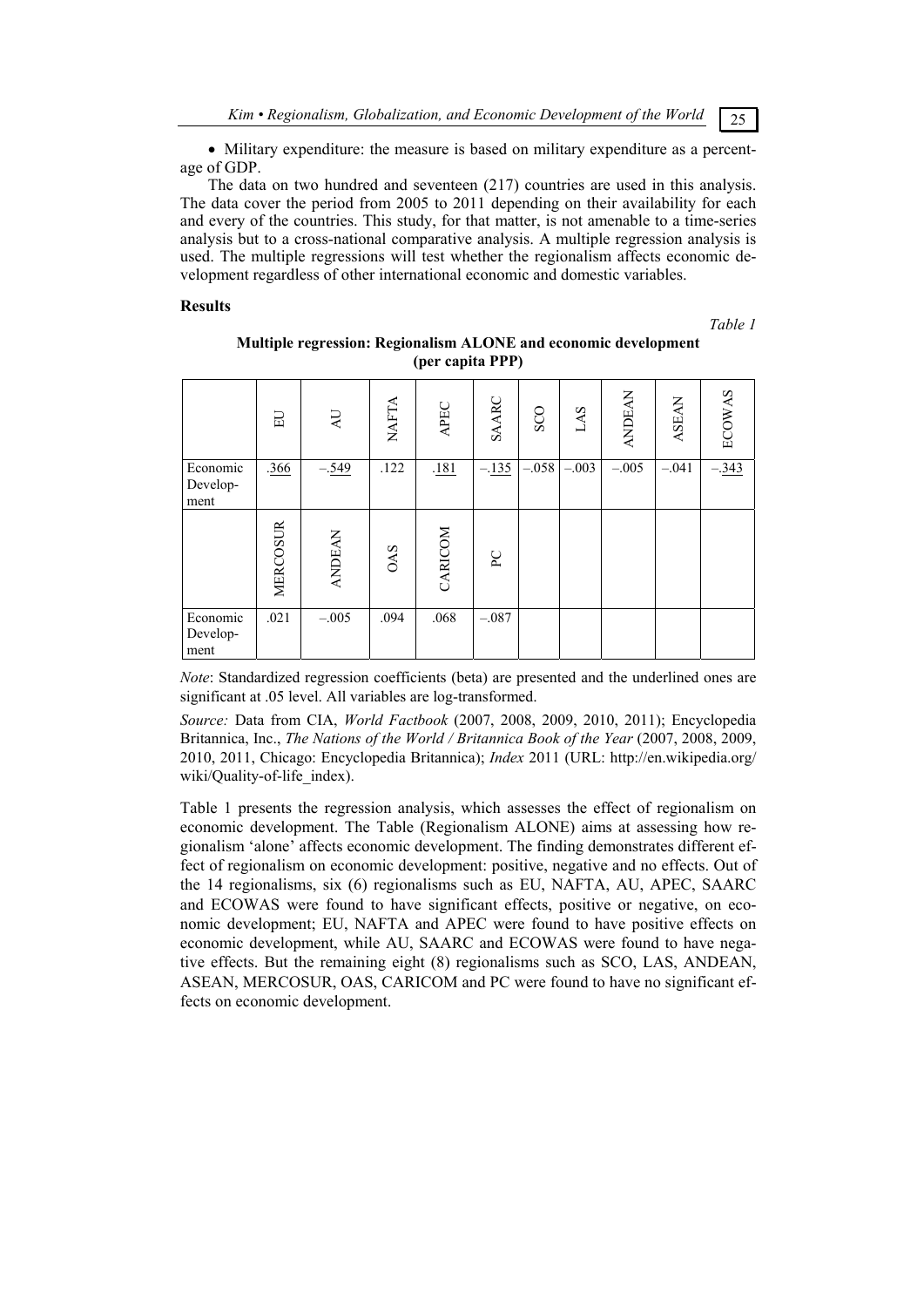*Table 2* 

| domestic variables        |              |            |               |              |               |                 |             |
|---------------------------|--------------|------------|---------------|--------------|---------------|-----------------|-------------|
|                           | AU           | ${\rm EU}$ | <b>ASEAN</b>  | <b>NAFTA</b> | <b>APEC</b>   | CARICOM         | OAS         |
| Regionalism<br>$-.166$    |              | .063       | $-.008$       | .089         | $-.008$       | .159            | .101        |
| Globalization<br>.196     |              | .212       | .223          | .220         | .222          | .231            | .223        |
| Terms of trade<br>.178    |              | .177       | .183          | .182         | .184          | .203            | .196        |
| Debt Sustain-<br>ability  | $-.046$      | $-.070$    | $-.053$       | $-.061$      | $-.053$       | $-.004$         | .052        |
| Urbanization              | .343         | .373       | .373          | .362         | .375          | .399            | .346        |
| Ethnic homoge-<br>neity   | .073         | .150       | .152          | .155         | .153          | .150            | .136        |
| Population<br>growth      | $-.215$      | $-.176$    | $-.212$       | $-.214$      | $-.212$       | $-.216$         | $-.246$     |
| Political system          | .101         | .111       | .114          | .108         | .116          | .084            | .101        |
| Military expen-<br>diture | .022         | .027       | .030          | .031         | .030          | .062            | .060        |
| R square $(\% )$          | (76.3)       | (75.0)     | (74.8)        | (75.6)       | (74.9)        | (77.0)          | (75.6)      |
|                           |              |            |               |              |               |                 |             |
|                           | <b>SAARC</b> | SCO        | <b>ANDEAN</b> | LAS          | <b>ECOWAS</b> | <b>MERCOSUR</b> | PC          |
| Regionalism               | .079         | $-.011$    | $-.025$       | .051         | $-.136$       | $-.033$         | $-.127$     |
| Globalization             | .238         | .222       | .219          | .211         | .216          | .214            | .214        |
| Terms of trade            | .177         | .183       | .186          | .180         | .164          | .181            | .182        |
| Debt sustain-<br>ability  | $-.059$      | $-.052$    | $-.050$       | $-.048$      | $-.038$       | $-.050$         | $-.080$     |
| Urbanization              | .396         | .376       | .378          | .369         | .374.         | .384            | .381        |
| Ethnic homo-<br>geneity   | .139         | .153       | .152          | <u>.145</u>  | .110          | .158            | <u>.163</u> |
| Population<br>growth      | $-.214$      | $-.213$    | $-.209$       | $-.229$      | $-.196$       | $-.211$         | $-.193$     |
| Political system          | .103         | .111       | .118          | .127         | .134          | .115            | .124        |
| Military expen-<br>diture | .021         | .028       | .032          | .013         | .032          | .025            | .015        |
| R square $(\% )$          | (75.4)       | (74.9)     | (74.9)        | (75.0)       | (76.3)        | (74.9)          | (76.3)      |

# **Multiple regression/regionalism CONTROLLED: Regionalism and economic development controlling international economic and**

*Note*: Standardized regression coefficients (beta) are presented and the underlined ones are significant at .05 level. All variables are log-transformed.

*Source:* Data from CIA, *World Factbook* (2007, 2008, 2009, 2010, 2011); Encyclopedia Britannica, Inc., *The Nations of the World / Britannica Book of the Year* (2007, 2008, 2009, *2010, 2011); Index 2011* (URL: http://en.wikipedia.org/wiki/Quality-of-life\_index); http://www.economist.com/media/pdf/QUALITY\_OF\_LIFE.pdf.)

Multiple regressions in Table 2 (Regionalism CONTROLLED) assess whether the regionalism in Table 1 has significant 'independent' effect on economic development regardless of international economic and domestic variables, which are also assumed to affect economic development. Table 2 shows a 'pure' effect of regionalism on economic development when controlling the effects of international economic and domes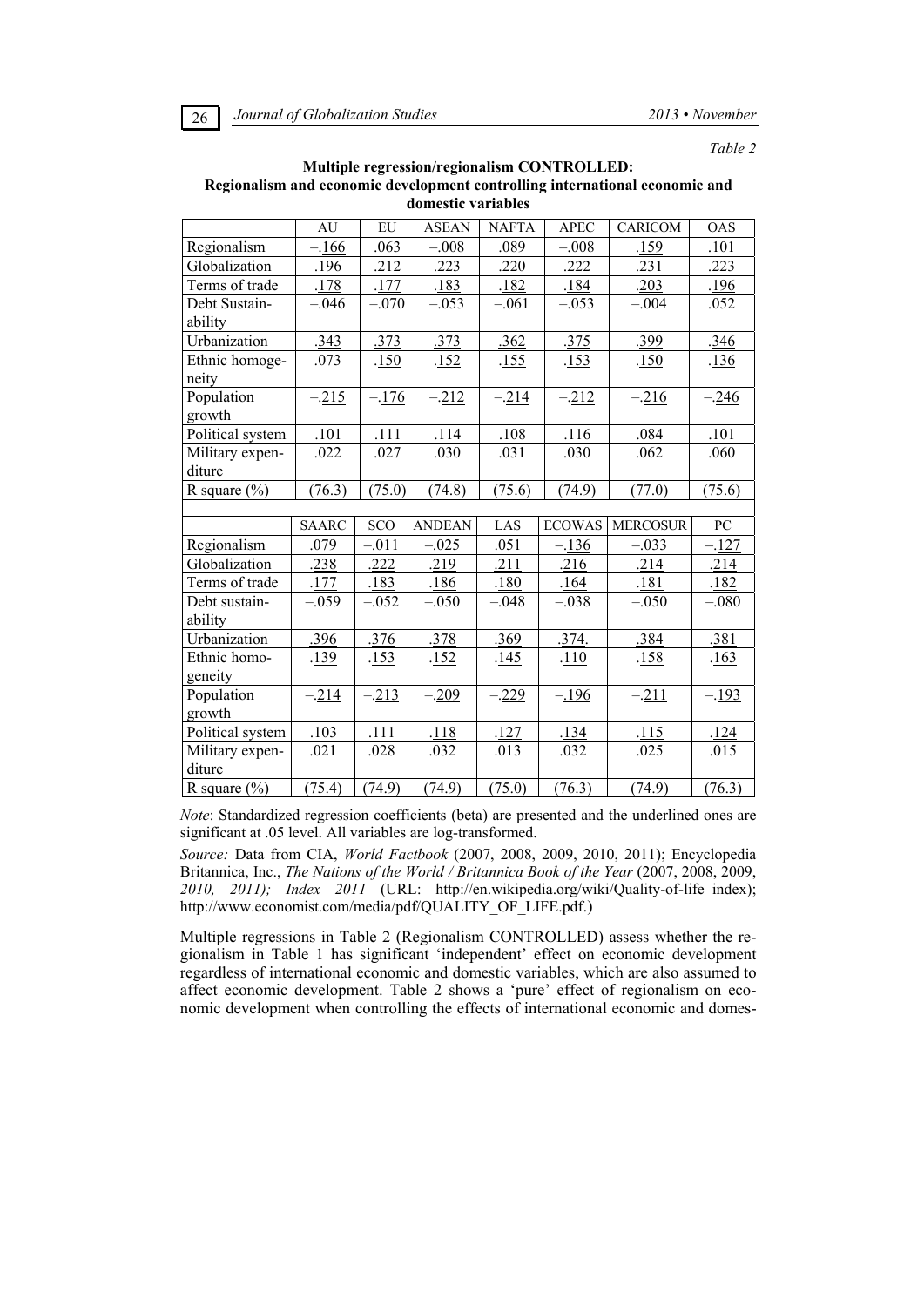*Kim • Regionalism, Globalization, and Economic Development of the World* 27

tic variables. The findings based on both Tables 1 and 2 indicate the following four different patterns of effect of regionalism (see Fig. 1 below) on economic development. The figure shows how the effect of regionalism on economic development changes between the 'regionalism alone' and the 'regionalism controlled'.

| <b>PATTERNS</b>       | Regionalism ALONE                            |           | Regionalism CONTROLLED |  |  |
|-----------------------|----------------------------------------------|-----------|------------------------|--|--|
|                       |                                              |           |                        |  |  |
| I. Spurious           | Significant                                  | TO        | Insignificant          |  |  |
| Regionalism           | $EU/APEC$ (+)                                |           | (0)                    |  |  |
|                       | <b>SAARC</b><br>$(-)$                        |           | (0)                    |  |  |
|                       |                                              |           |                        |  |  |
| II. Suppressed/Hidden | Insignificant                                | <b>TO</b> | Significant            |  |  |
| Regionalism           | CARICOM (0)                                  |           | $^{(+)}$               |  |  |
|                       | PC<br>(0)                                    |           | $\left( -\right)$      |  |  |
|                       |                                              |           |                        |  |  |
| III. Affective        | Significant                                  | TO        | Significant            |  |  |
| Regionalism           | $AU/ECOWAS (-)$                              |           | $(\text{-})$           |  |  |
|                       | <b>NAFTA</b><br>$^{(+)}$                     |           | $^{(+)}$               |  |  |
|                       |                                              |           |                        |  |  |
| IV. Non-Affective     | Insignificant                                | TO        | Insignificant          |  |  |
| Regionalism           | SCO, OAS, LAS,<br>MERCOSUR,<br><b>ANDEAN</b> |           |                        |  |  |
|                       | and ASEAN (0s)                               |           | (0s)                   |  |  |

#### **Fig. 1. Different patterns of regionalism**

*Note*: (+) positive significant; (-) negative significant; (0) insignificant.

Each of the four different patterns is discussed as follows.

*Pattern I.* Some regionalisms, previously (see Table 1) found significant, were found to have no significant 'independent' effects on economic development. That is, once the effects of international economic and domestic variables are controlled, all of those significant effects of the regionalisms on economic development disappear.<sup>3</sup> They are the EU, APEC and SAARC. Both the EU and APEC were previously found to have significant positive effects on economic development, while SAARC would have a negative effect. It was found that the original positive effects of the EU and APEC on economic development were a product of the effects of high globalization and favorable terms of trade as well as the effects of low population growth, high urbanization and ethnic homogeneity of individual member states. The positive effects were not a function of the collective institutional capacity of each of the two respective regional organizations. The original negative relationship between the SAARC and economic development was also a product of international economic variables featuring low globalization and unfavorable terms of trade as well as domestic conditions of low urbanization, high population growth and heterogeneous ethnic composition of individual member states. The SAARC was found to have no independent effect on economic devel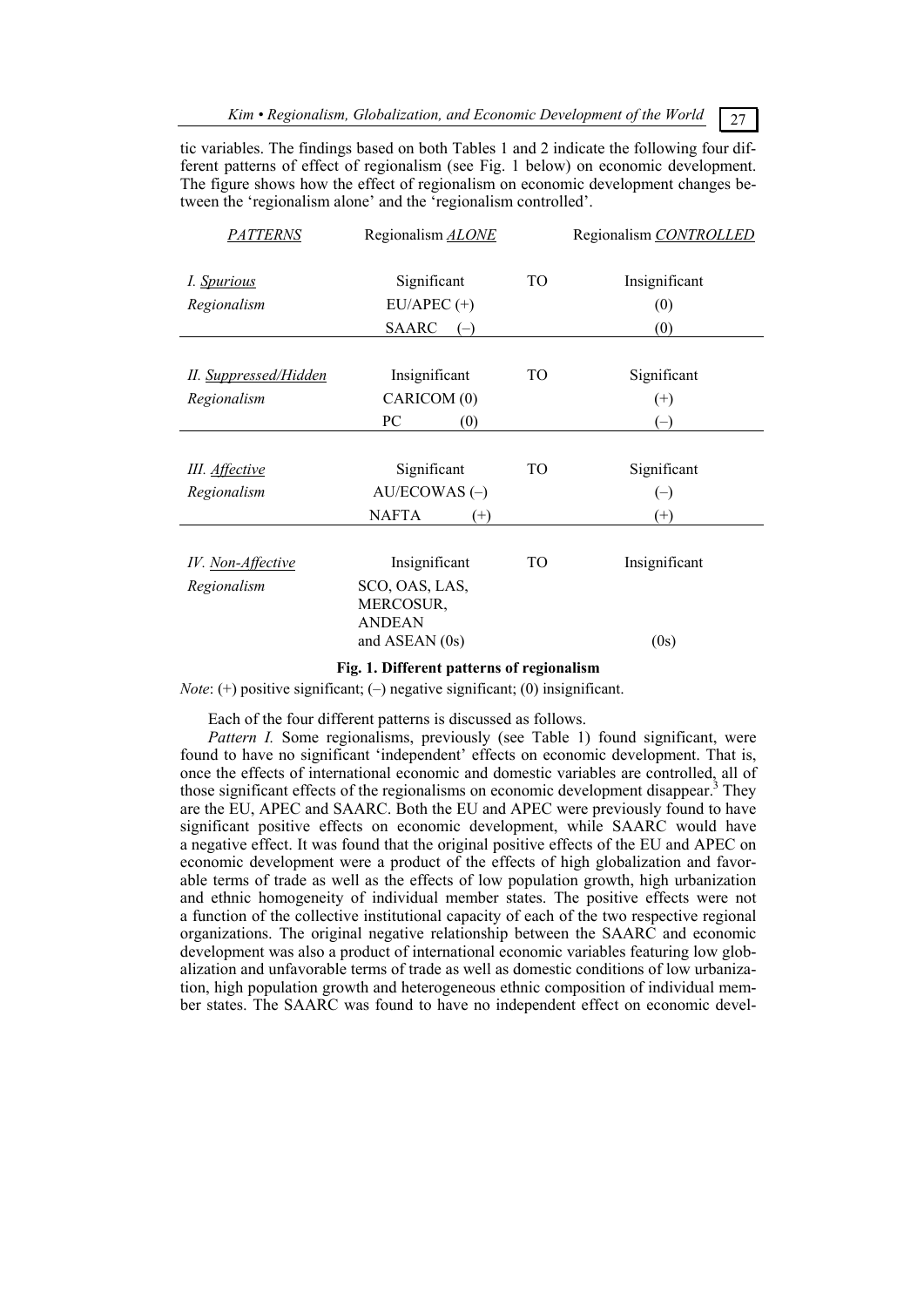opment. In these three regionalisms, international economic and domestic variables of 'individual' member states make it difficult for the 'collective' regional organization to significantly affect economic development. The ability of the collective regional organization is constrained by the individual member states. The original significant, positive or negative, effects of the regionalism were found spurious. This pattern of regionalism is labeled as *'spurious regionalism'.*<sup>4</sup>

*Pattern II.* Some regionalisms were found to have no significant effects on economic development. But once the effects of international economic variables as well as domestic variables of the member states are controlled, the effect of regionalism on economic development appears significant, whether positive or negative. CARICOM was found to have a positive effect on economic development, while PC – the negative one (see also Tables 2 and 3). The change from insignificant to significant effects indicates that the original effects of the regionalism on economic development were suppressed (hidden). That is to say, the international economic variables such as economic globalization and terms of trade as well as domestic variables such as population growth, urbanization and ethnic composition were found to hide/conceal the 'true' relationship between regionalism and economic development. These are suppressor variables, concealing this true relationship. This pattern of regionalism is denoted as *'suppressed/hidden regionalism'*.

*Pattern III.* There are regionalisms whose effects on economic development remain unchanged regardless of international economic and domestic variables of the member states. They are the AU, ECOWAS and NAFTA. The AU and ECOWAS were previously found to have negative effects on economic development, while NAFTA's effect was positive. The significant negative effects of the two regional organizations in Africa (*i.e.,* of the AU and ECOWAS) on economic development remain unchanged regardless of international economic and domestic variables of the member states. Regardless of low globalization and unfavorable terms of trade as well as of low urbanization, high population growth, and heterogeneous ethnic composition of the member states associated with each of the two regional organizations, the institutional design of these two respective organizations was still found to have significant independent and negative effects on economic development. NAFTA was found to have positive, although weak, effect on economic development and the effect remains unchanged regardless of international economic and domestic variables of the member states. This pattern of regionalism is labeled as *'affective regionalism'.*

*Pattern IV*. There are regionalisms whose effects on economic development remain solidly unchanged with their respective insignificant effects on economic development regardless the international economic and domestic variables of individual member states: they are the SCO, OAS, LAS, MERCOSUR, ANDEAN and ASEAN (see also Tables 2 and 3). These regional organizations were found incapable of affecting economic development, whether positively or negatively, under any international economic and domestic conditions of the member states. They are simply insignificant. This pattern of regionalism is labeled as *'non-affective regionalism'.*

# **The Effects of International Economic and Domestic Variables**

Table 2 shows that regardless of any 'patterns' of regionalism discussed above, globalization was found to have strong and positive effects on economic development across all fourteen regionalisms. Regardless of regionalism, the favorable terms of trade in the member states were also found able to enhance economic development. External (foreign) debt sustainability, however, was found to have no significant effect on economic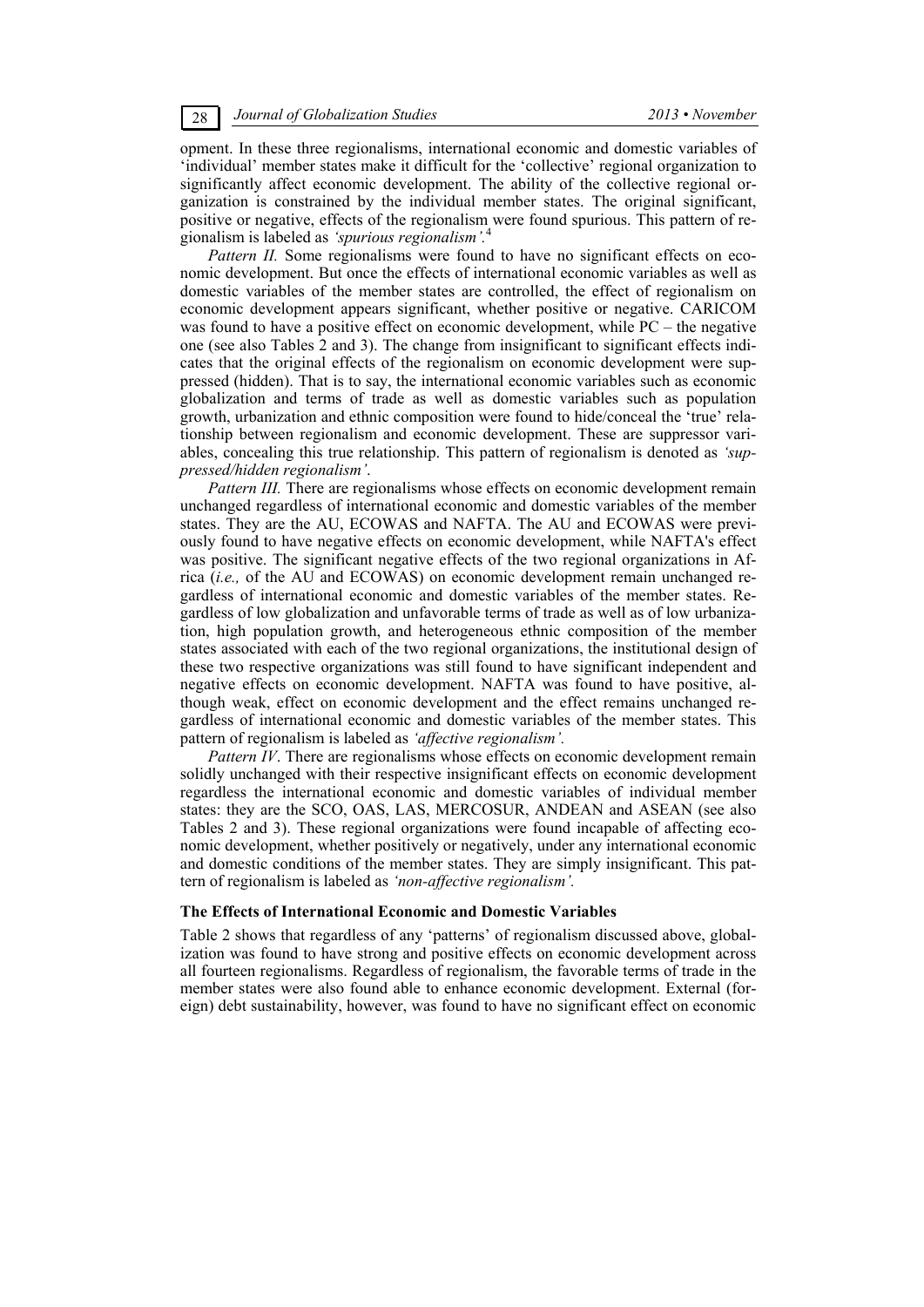development, indicating that external debt, whether sustainable or unsustainable, is neither necessarily negative nor positive in affecting economic development. The effect of political system, democratic or authoritarian, on economic development is mixed. In the AU, EU, ASEAN, NAFTA, APEC, CARICOM, OAS, SAARC and SCO, the political system was found to have no significant effects on economic development, while the ANDEAN, LAS, ECOWAS, MERCOSUR and PC show that the more democratic political system, the higher economic development, yet the positive effect of political system on economic development was found relatively weak. Military expenditures were found to have no significant independent effect on economic development. Our findings do question a long-held view of the trade-offs, positive or negative, between the defense spending and economic development. Urbanization, ethnic homogeneity, and population growth were found to have significant independent effects on economic development. Regardless of regionalism, the more urbanized, ethnically homogeneous countries, which are also associated with a lower population growth, are likely to maintain a higher level of economic development than the rural, ethnically heterogeneous countries with a high population growth. The AU and ECOWAS in Africa, however, are exceptional in that their ethnic composition, heterogeneous or homogeneous, was found to have no significant effects on economic development regardless of their respective regionalisms.

#### **Conclusions**

The regionalism realized by the collective institutional design via regional organizations was found to depend from the conditions and constrains of individual sovereign member states. Collective regional/global governance as well as institutional capacity of the regional organizations was found to be dependent of the individual member states when affecting economic development. The effects of regionalism on economic development varied. Some regionalisms were found spurious or suppressed by the effects of conditions and constraints of the member states. Some regionalisms were found affective, indicating they are significant, positive or negative, in affecting economic development. But still many other regionalisms were found non-affective, indicating that they are simply insignificant in affecting economic development regardless of international economic and domestic variables of the member states.

Regardless of regionalism, both globalization and favorable terms of trade of individual member state were found to have strong positive effects on economic development. The rapid population growth and heterogeneous ethnic composition have a negative effect on economic development, while urbanization has a positive effect. In some regionalisms, political democracy was found to have a positive effect on economic development, while many other regionalisms show that political democracy is not necessarily a significant determinant of economic development. The debt sustainability/unsustainability, as well as defense spending, was found to have no significant effect on economic development regardless of regionalism.

When/if regionalism via regional organization aims at enhancing the economic development, then the institutional capacity of regional organization based on the rules, norms and principles should be able to increase globalization as well as to produce favorable terms of trade for the member states. This is irrespective of the domestic socioeconomic, demographic and political conditions of the member states. Unless the regional organizations are institutionally capable of making their respective regionalism globalize beyond their internal integration and global/regional governance they aim, 'collective' regionalism alone is not likely to have a positive determining impact on economic development that 'individual' sovereign member states pursue.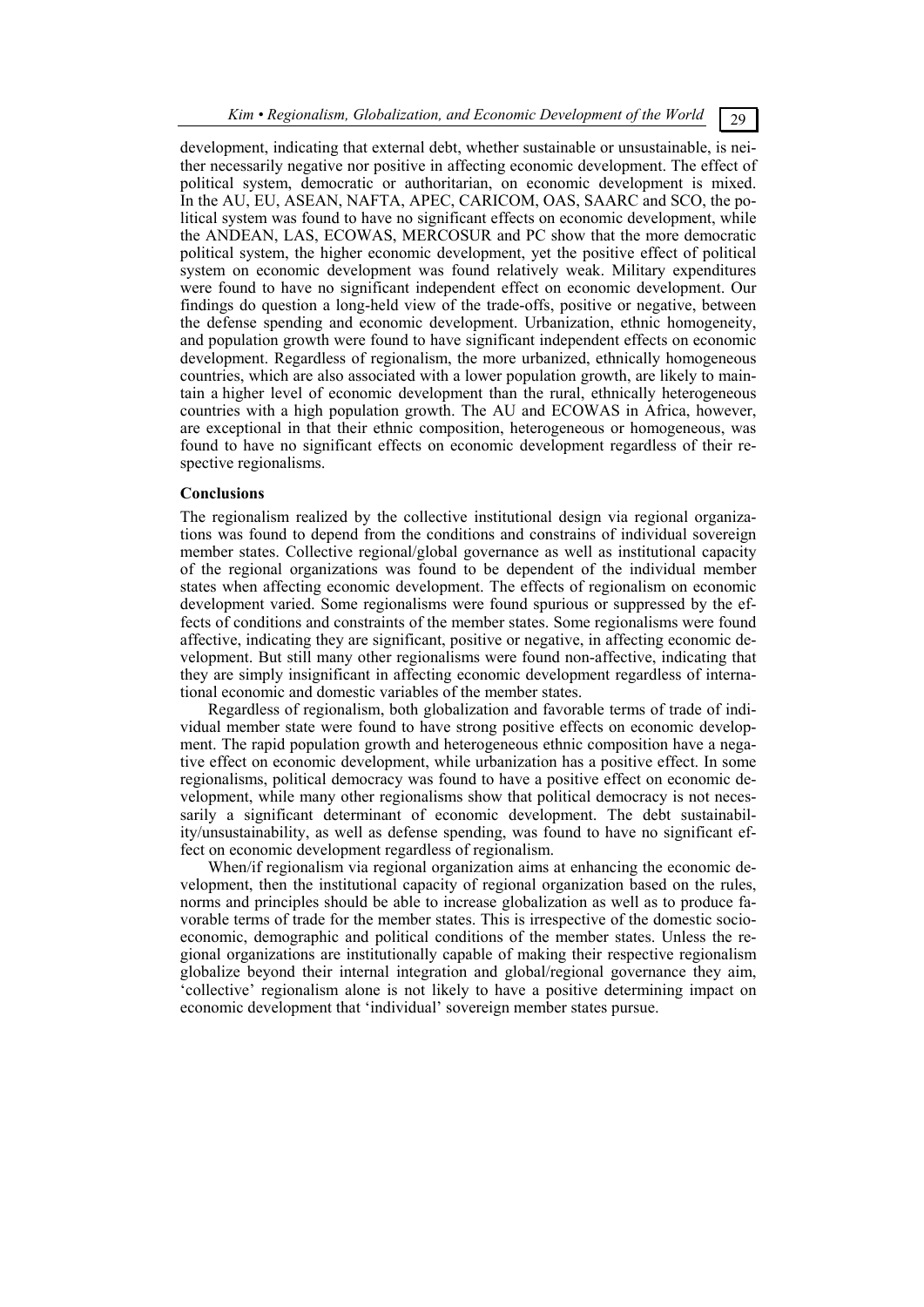#### **NOTES**

<sup>1</sup> The globalization based on the KOF globalization index was used in this analysis. The KOF Index of Globalization was introduced in 2002. The KOF Index of Globalization measures the three main dimensions of globalization: economic, social and political. KOF index of globalization is released annually by the KOF Swiss Economic Institute (Dreher, Gaston, and Martens).

 $2$  The term Washington Consensus (1989) refers to market-friendly policies, which were generally advised and implemented both for advanced and emerging economies. It is also used to refer to economic reforms that were prescribed just for developing countries. In November 2010, the G20 group of governments agreed on a 'new' Seoul Development Consensus. The Seoul Development Consensus for Shared Growth is a set of principles and guidelines set up to assist the G20 nations and other global actors in working collaboratively with less developed countries in order to boost their economic growth and to achieve the UN's Millennium Development Goals (MDGs).

<sup>3</sup> It is very important to take into account at this point that the author speaks here about the disappearance of a significant impact of regional organizations of the first type in their mathematical model and not in reality. In no way this statement should be understood as claiming that such an impact existed sometime ago and later it disappeared. – *Editors.*

<sup>4</sup> Note that the author considers the regional organizations as units of his analysis. It is quite clear that if he studied, for example, the impact of the joining the European Union by individual countries on the economic development of particular countries, he would discover that this impact in many cases is rather significant. At such a level of analysis one would have to take into account many other factors not considered by the author – for example, the requirements that regional organizations impose on new members with respect to particular social, economic, and institutional indicators. – *Editors*.

#### **REFERENCES**

Abbot, K., and Snidal, D.

1998. Why States Act through Formal International Organizations. *Journal of Conflict Resolution* 42(1): 3–32.

Alesina, A., Devleeschauwer, A., Easterly, W., Kurlat, S., and Wacziarg, R. 2003. Fractionalization. *Journal of Economic Growth* 8: 155–194.

Appleyard, D. R., Field, A. J., Jr., and Cobb, S. L.

2006. *International Economics.* 5th ed. New York: McGraw-Hill/Irwin.

Benoit, E.

1978. Growth and Defense Spending in Developing Countries. *Economic Development and Cultural Change* 26: 271–280.

Clemens, M. A.

2007. Smart Samaritans: Is There a Third Way in the Development Debate? *Foreign Affairs* 86: 132–140.

Chow, P. C. Y.

1987. Causality between Exports Growth and Industrial Development: Empirical Evidence from the NICs. *Journal of Development Economics* 26: 55–63.

CIA – Central Intelligence Agency

2007, 2008, 2009, 2010, 2011. *World Factbook.* Washington, D.C.: Central Intelligence Agency.

Collier, P.

1999. The Political Economy of Ethnicity. In Pleskovic, B., and Stiglitz, J. (eds.), *Annual World Bank Conference on Development Economics* (pp. 387–399). Washington, D.C.: World Bank Publications.